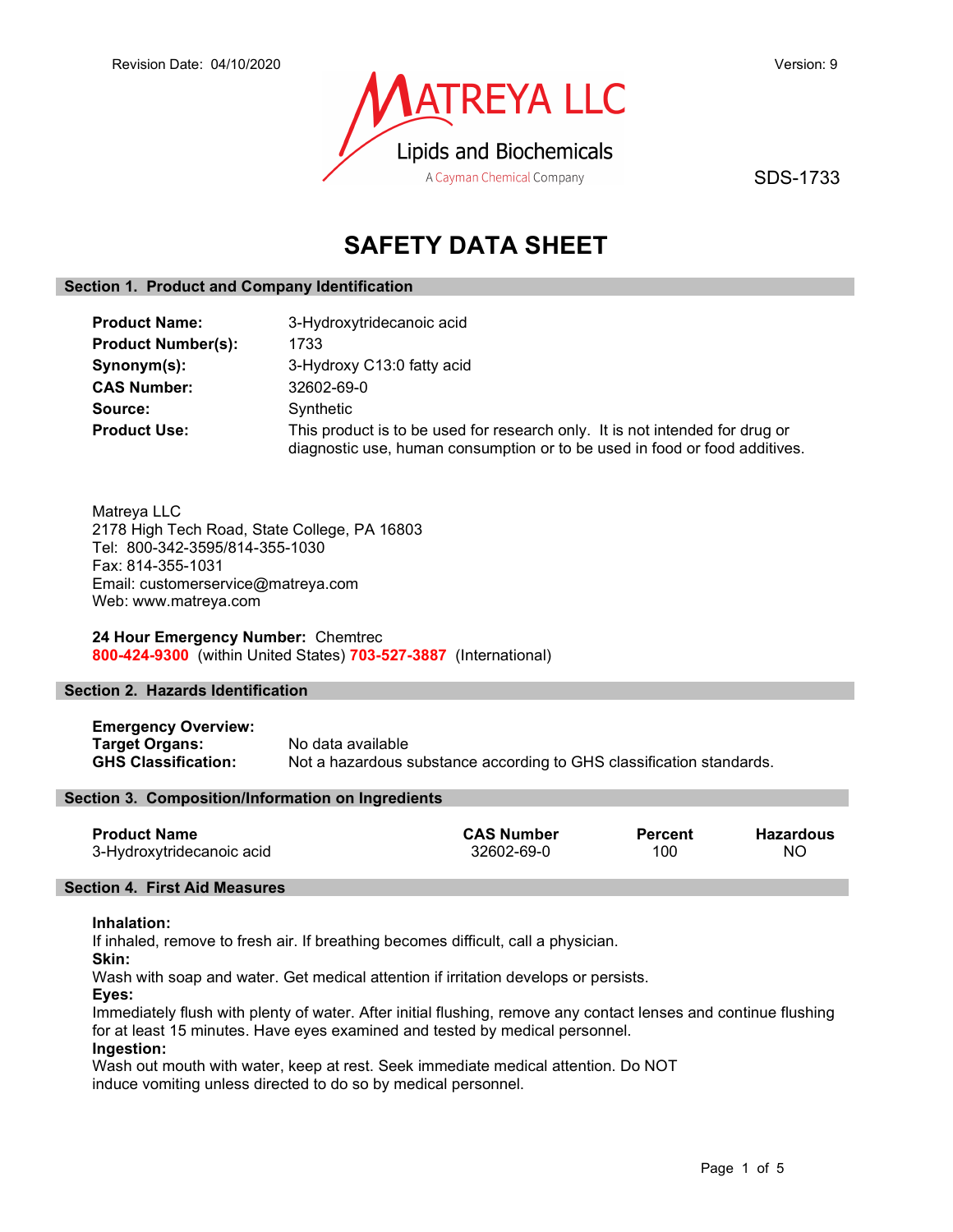## Section 5. Fire Fighting Measures

#### Suitable extinguishing media:

Use dry chemical, alcohol-resistant appropriate foam, carbon dioxide, or water spray. Specific hazards arising from the chemical: No data available Special protective actions for fire fighters: No data available Special protective equipment for fire fighters: Wear breathing apparatus and use water spray to keep fire-exposed containers cool.

#### Section 6. Accidental Release Measures

#### Personal precautions:

Wear appropriate personal protective equipment. After contact with skin, wash immediately with plenty of water.

Environmental precautions:

Do not let product enter drains.

## Methods and Materials for containment and cleaning up:

Sweep up and keep in suitable, closed container for disposal.

## Section 7. Handling and Storage

#### Precautions for safe handling:

Avoid contact with eyes, skin or clothing. Do not ingest. Use only with adequate ventilation. Keep sealed when not in use. Wear appropriate personal protective equipment.

## Conditions for safe storage, including incompatibilities:

Recommended storage temperature: -20°C. Keep container tightly closed in a dry and well-ventilated place.

#### Section 8. Exposure Controls/Personal Protection

This product contains no substances with occupational exposure limit values.

## Engineering Controls:

No specific ventilation required.

# Personal Protective Equipment:

# Respiratory protection:

Respiratory protection is not required. Where protection from nuisance levels of dusts are desired, use type N95 (US) or type P1 (EN 143) dust masks. Use respirators and components tested and approved under appropriate government standards such as NIOSH (US) or CEN (EU).

#### Hand protection:

For prolonged or repeated contact use protective gloves. Recommended: Nitrile rubber Eye protection:

Safety eyewear should be worn at all times to avoid exposure to liquid splashes, mists, or dusts. Recommended: Safety glasses with side shields or goggles.

#### Skin protection:

Protective clothing should be selected specifically for the working place, depending on concentration and quantity of the hazardous substances handled. Recommended: Lab coat

#### Section 9. Physical and Chemical Properties

Appearance: Solid Odor: No data available pH: No data available Melting/Freezing point: 80-83°C

No data available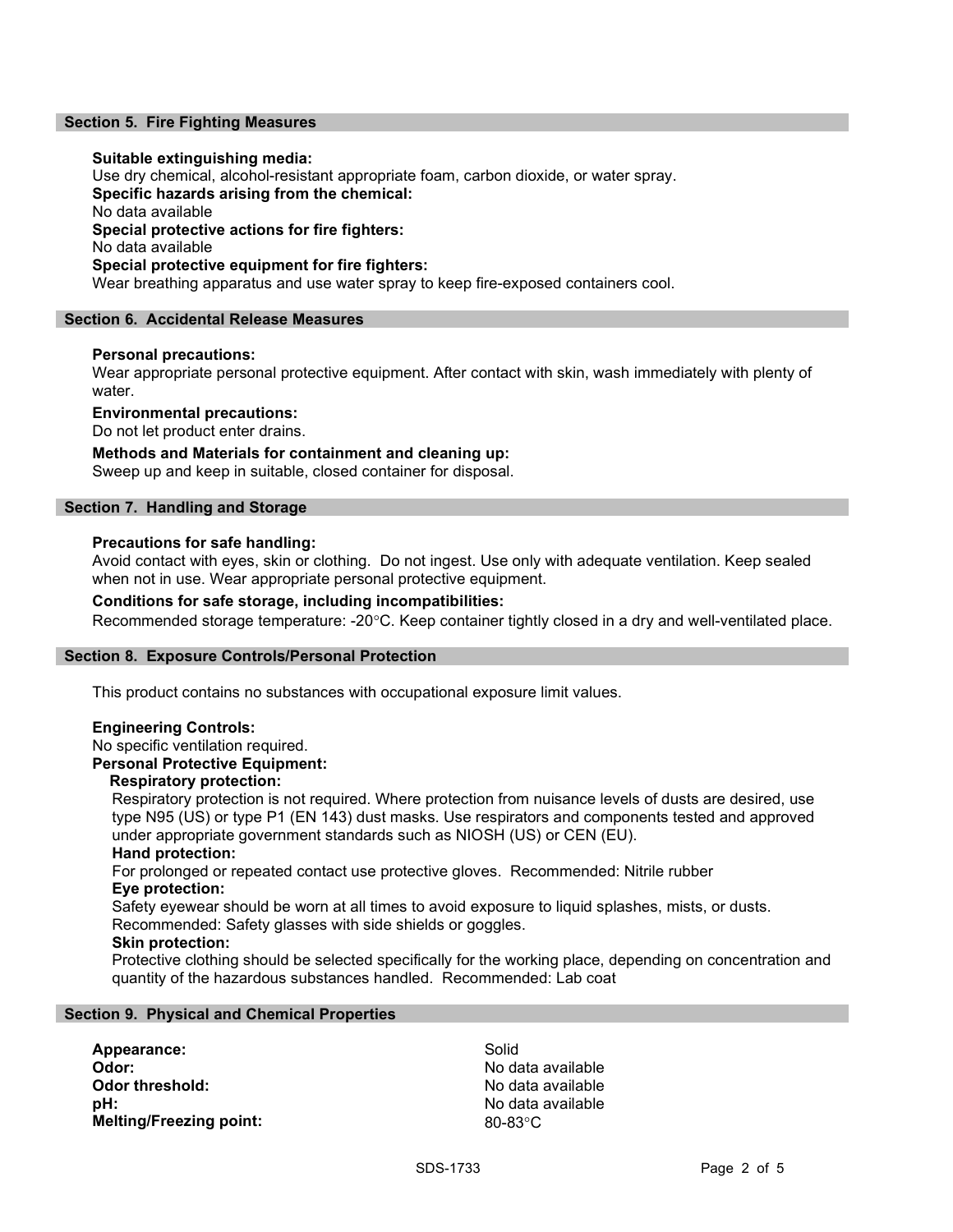- Initial boiling point and boiling range: No data available Flash point: No data available<br>
Evaporation rate: No data available Evaporation rate: Flammability (solid, gas): No data available Upper/Lower flammability or explosive limit: No data available **Vapor pressure:** No data available values and the values of the values of the values of the values of the values of the values of the values of the values of the values of the values of the values of the values of the val Vapor density: No data available Relative density: No data available Solubility (ies): Chloroform, ethanol, methanol, methanol, methanol, methanol, methanol, methanol, methanol, methanol, methanol, methanol, methanol, methanol, methanol, methanol, methanol, methanol, methanol, methanol, met Partition coefficient (n-octanol/water): No data available<br>
Auto-ignition temperature: No data available Auto-ignition temperature: Decomposition temperature: No data available Viscosity: No data available Molecular formula:  $C_{13}H_{26}O_3$ Molecular weight: 230
	-

# Section 10. Stability and Reactivity

Reactivity:

Stable under recommended storage conditions.

Chemical stability:

Stable under recommended storage conditions.

Possibility of hazardous reaction: No data available

Conditions to avoid: No data available

Incompatible materials:

No data available

Hazardous decomposition products: No data available

## Section 11. Toxicological Information

Acute toxicity: No data available

Skin corrosion / irritation: No data available

Serious eye damage / irritation: No data available Respiratory or skin sensitization: No data available

Germ cell mutagenicity: No data available

#### Carcinogenicity:

No component of this product present at levels greater than or equal to 0.1% is identified as a carcinogen or potential carcinogen by IARC, ACGIH, NTP or OSHA.

Reproductive toxicity:

No data available

#### Specific target organ toxicity - single exposure: No data available

Specific target organ toxicity - repeated exposure:

No data available

Aspiration hazard: No data available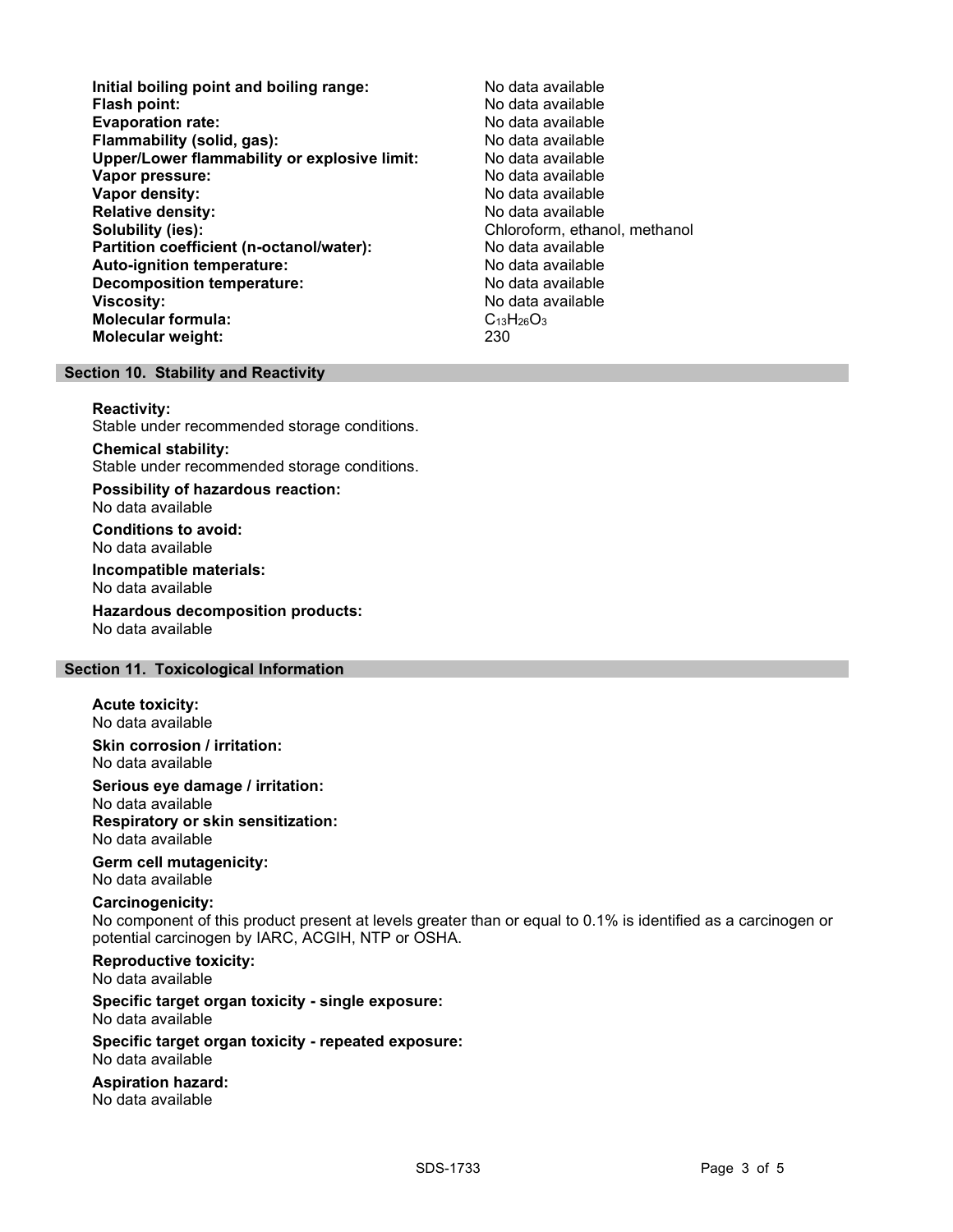#### Section 12. Ecological Information

# Toxicity: No ecological data available for this product. Persistence and degradability: No data available Bioaccumulative potential: No data available Bioaccumulation: No data available Mobility in soil: No data available Other adverse effects: No data available

#### Section 13. Disposal Consideration

#### Disposal methods:

Observe all federal, state and local environmental regulations.

## Section 14. Transportation Information

| DOT (US)<br><b>UN Number:</b>                       | Not dangerous goods |
|-----------------------------------------------------|---------------------|
| <b>Land Transport ADR/RID</b><br><b>UN Number:</b>  | Not dangerous goods |
| <b>Maritime Transport IMDG</b><br><b>UN Number:</b> | Not dangerous goods |
| <b>Air Transport ICAO/IATA</b><br><b>UN Number:</b> | Not dangerous goods |

#### Section 15. Regulatory Information

| <b>Product Name</b>       | <b>CAS Number</b> |
|---------------------------|-------------------|
| 3-Hydroxytridecanoic acid | 32602-69-0        |

#### SARA 302 Components:

No chemicals in this material are subject to the reporting requirements of SARA Title III, Section 302.

#### SARA 313 Components:

This material does not contain any chemical components with known CAS numbers that exceed the threshold (De Minimis) reporting levels established by SARA Title III, Section 313.

### SARA 311/312 Hazards:

No 311/312 SARA Hazards

## California Prop. 65 Components:

This product does not contain any chemicals known to State of California to cause cancer, birth, or any other reproductive defects.

## DSL/NDSL status:

This product contains the following components that are not on the Canadian DSL nor NDSL lists.